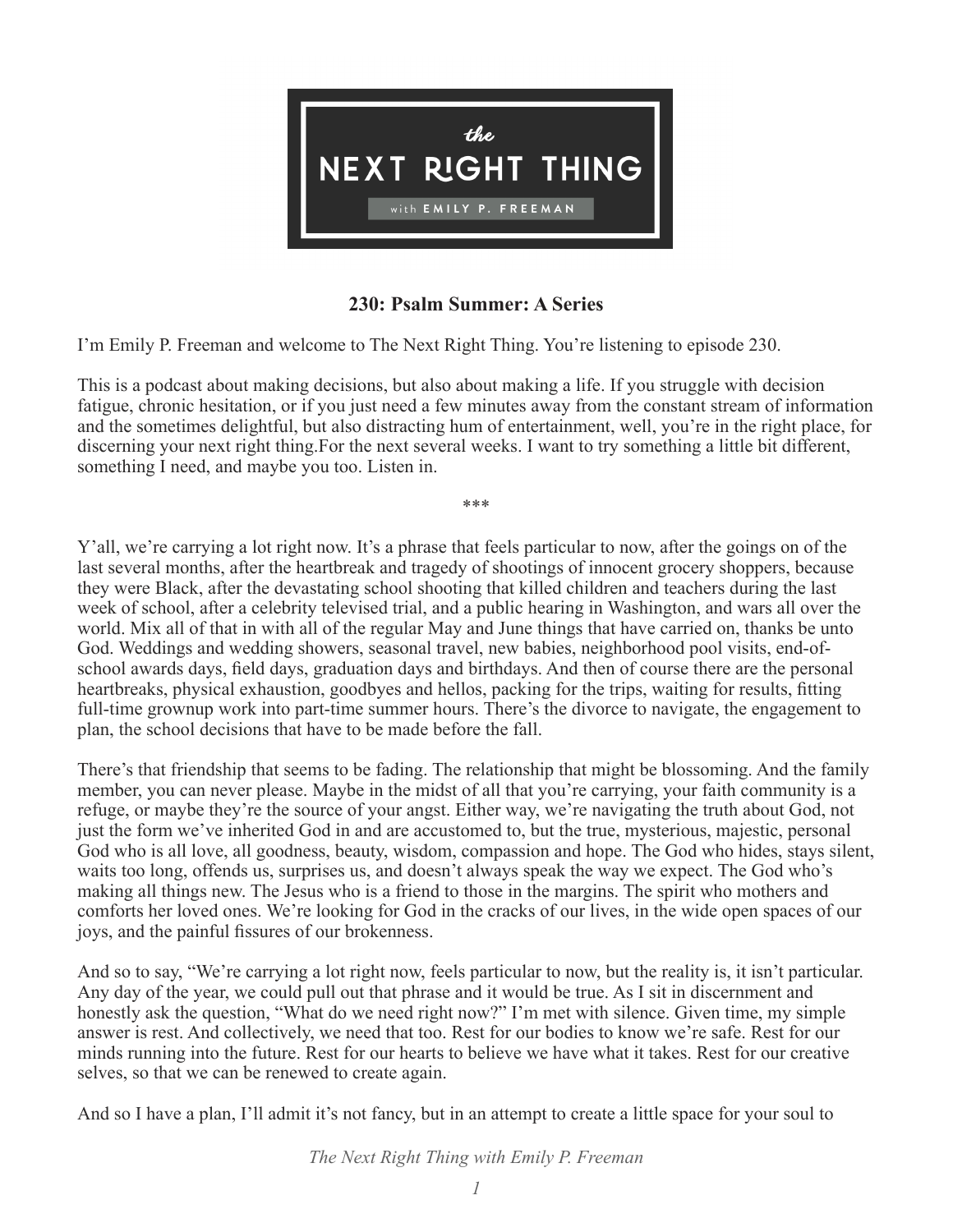breathe and mine too, I'm going to take some time off from creating new content for the podcast for the next four weeks, but I'm not going to leave you with nothing. Instead, I'd love to read you some Psalms here in the podcast feed. I asked for recommendations on Instagram last week. Listen, if you don't follow me there on Instagram, you're really missing out on the opportunity to vote for some content every now and then. But when I asked, many of you also recommended, which I loved, that I read poetry or book chapters and other things. And I would love to do that. I'm a little hesitant to read large portions of other people's work here on the podcast, frankly, because I'm afraid it gets into copyright issues. I haven't really looked into it, but I'm happy to read the words of the Psalmist. Maybe these ancient scriptures will bring some hope or healing your way.

The Psalms don't always do that, if we're honest. Sometimes, they enrage, confuse, stir up or paint a picture of God and also of humans, that's unsettling or offensive. Sometimes that's scary for me, but for now it settles me. Because look at us, still being human, just like our ancestors, still feeling anger and fear, wishing harm to our enemies on our worst days and sending praise to God on our best. Look at how we still need to grieve and dance, sing and lament, look at how they model the art form.

So for the next four Tuesdays, I'll read a Psalm for us and at least two different versions of scripture. That way you can hear some various interpretations of the words. That way if one version is overly familiar, perhaps hearing it in a different version, will bring a fresh word your way. That's my plan. I hope this, my next right thing, sings well with your next right thing. Let's move forward in listening and in love.

\*\*\*

Thanks for listening to episode 230 of The Next Right Thing. I hope this simple practice of considering the Psalms, can be just one more rung on the trellis upon which your rhythm of life can continue to grow, because while it's true, this is a podcast about making decisions, the bigger truth is our daily decisions are actually making our lives.

As always, as I said before, you can find me on Instagram @emilypfreeman, where I often put up polls in question boxes to hear more from you, and then I use a lot of what you share with me, not your words personally, but I use a lot of your ideas or your questions or your suggestions here in the podcast. You can also find a transcript of this episode and every episode at emilypfreeman.com, just click on podcast in the upper right hand corner. Another thing to note about these Psalm episodes for the next several weeks, what I'm affectionately calling Psalm Summer Series, say that 10 times fast, is that I won't have an intro or an outro in those episodes.

And that's extremely intentional, as you can imagine. The idea is so that you can go to those particular episodes next week, the week after, or a year from now. And when you hit play on those episodes, all you'll get is Scripture. You'll get that message from that Psalm. And you won't have to fast forward through anything I'm saying by way of introduction or conclusion, so I hope that helps to serve as just another resource for you to return to.

You'll be familiar with this form. We've done it before. I have recorded Psalm 139, Psalm 46, Psalm 22. So there are several episodes where we've already done this and perhaps that will be helpful. We'll try to link to those in the show notes. This series of Psalm readings, week after week, over the next several weeks, can hopefully just add to the collection of resources for you to use as you do your next right thing.

Well, in closing, I wanted to read you just a couple of lines from a song by Storyhill called, Love Will Find You. I've heard this song for years and years, it's one that I have on a couple of different playlists. But today, the lyric struck me more deeply and maybe in a different way. And I wanted to offer it here to you.

*The Next Right Thing with Emily P. Freeman*